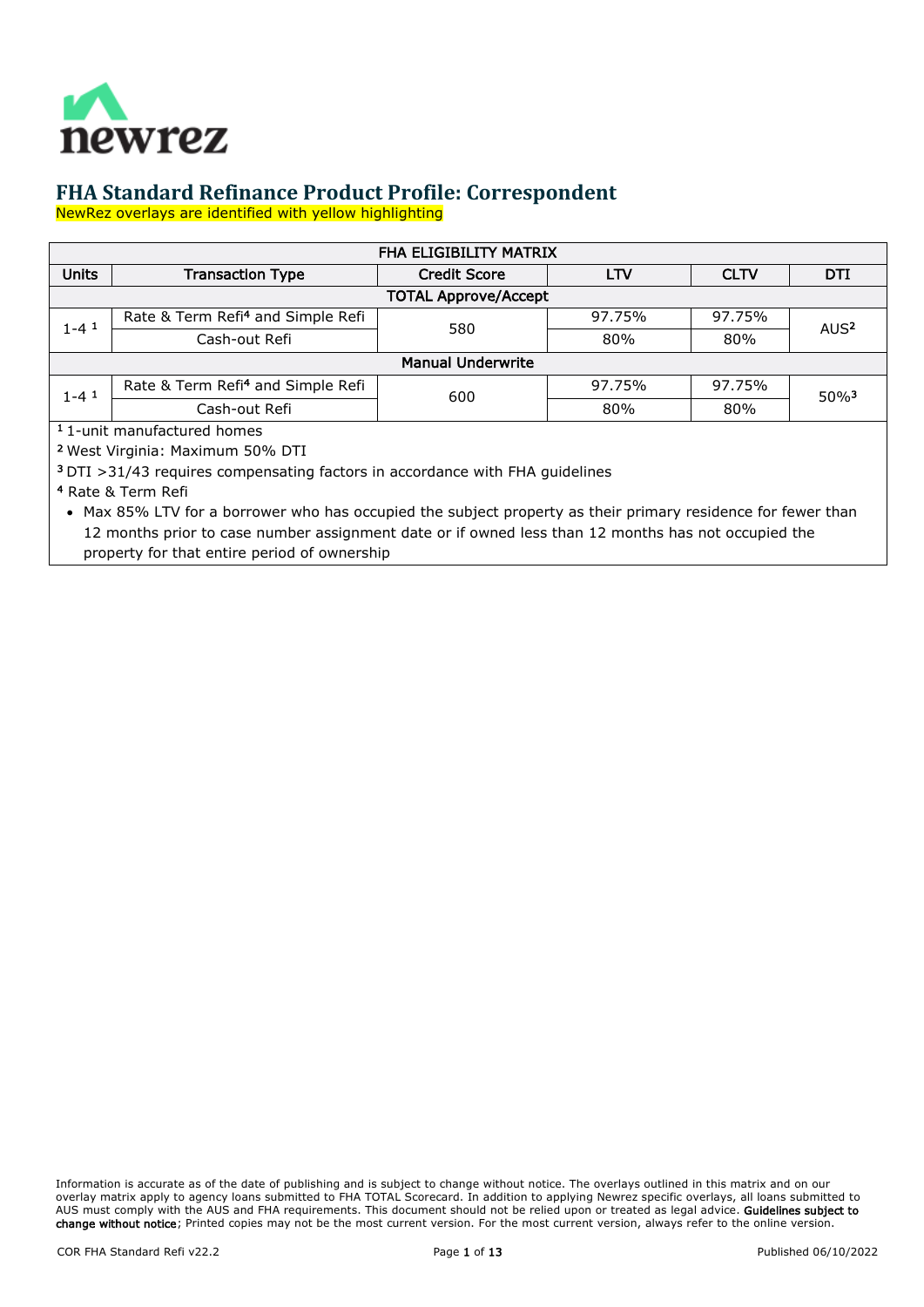

NewRez overlays are identified with yellow highlighting

- 1. [Loan Terms](#page-2-0)
- 2. [Product Codes](#page-2-1)
- 3. [Eligible Programs](#page-2-2)
- 4. [Current First Mortgage Eligibility](#page-2-3)
- 5. [ARM Adjustments](#page-2-4)
- 6. [Temporary Buydown](#page-3-0)
- 7. [Net Tangible Benefit](#page-3-1)
- 8. [Statutory Limits](#page-3-2)
- 9. [Loan Amount](#page-3-3)
- 10. [Eligible AUS Decision](#page-3-4)
- 11. [Ineligible AUS Decisions](#page-3-5)
- 12. [Manual Underwrite](#page-3-6)
- 13. [Qualifying Rate](#page-3-7)
- 14. [Qualifying Ratios](#page-3-8)
- 15. [Types of Financing](#page-4-0)
- 16. [Texas Owner-Occupied Properties](#page-4-1)
- 17. [Subordinate Financing](#page-5-0)
- 18. [Occupancy](#page-5-1)
- 19. [Eligible Property Types](#page-5-2)
- 20. [Ineligible Property Types](#page-6-0)
- 21. [Ineligible States](#page-6-1)
- 22. [Eligible Borrowers](#page-6-2)
- 23. [Co-Borrower and Non-Occupant Co-Borrowers](#page-6-3)
- 24. [Credit](#page-6-4)
- 25. [Housing Payment History](#page-6-5)
- 26. [Reserves](#page-8-0)
- 27. [IRS Form 4506-C](#page-8-1)
- 28. [Tax Transcripts](#page-8-2)
- 29. [Number of Financed Properties](#page-9-0)
- 30. [Appraisals](#page-9-1)
- 31. [Power of Attorney](#page-9-2)
- 32. [Principal Curtailment](#page-9-3)
- 33. [Escrow Waivers](#page-9-4)
- 34. [Mortgage Insurance Premium](#page-9-5)
- 35. [Resources](#page-9-6)
- 36. [Ineligible Programs](#page-9-7)
- 37. [Mortgage Insurance Premiums](#page-10-0)
- 38. [Version History](#page-11-0)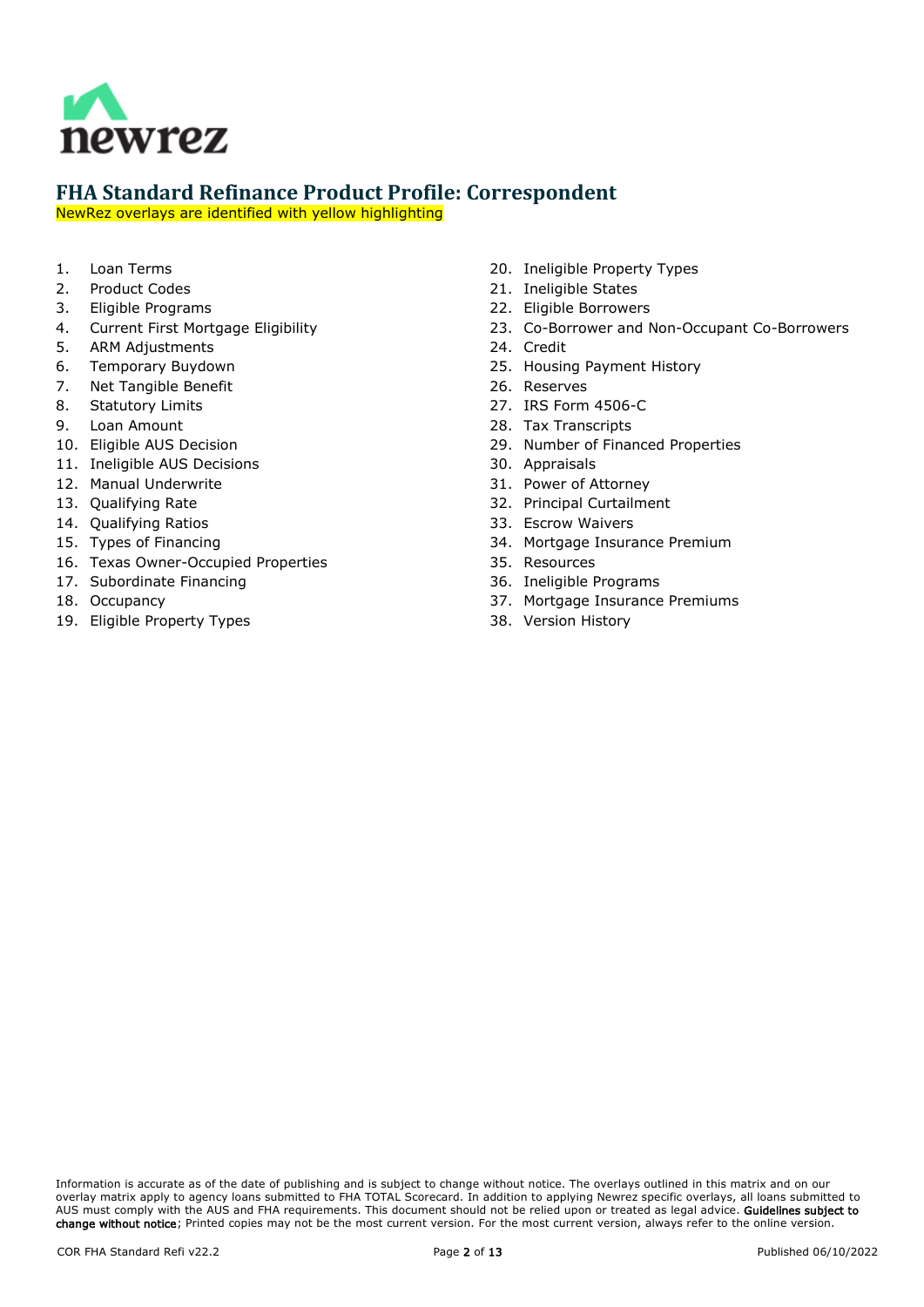

NewRez overlays are identified with yellow highlighting

<span id="page-2-4"></span><span id="page-2-3"></span><span id="page-2-2"></span><span id="page-2-1"></span><span id="page-2-0"></span>

| 1. Loan Terms                         | • Fixed Rate: 10 -to 30-year terms in annual increments       |                                                                      |     |                                                                         |  |
|---------------------------------------|---------------------------------------------------------------|----------------------------------------------------------------------|-----|-------------------------------------------------------------------------|--|
|                                       | • ARM: 30-year term                                           |                                                                      |     |                                                                         |  |
| 2. Product Codes                      | FHA Fixed Rate 10 Year<br>Y11                                 |                                                                      | Y13 | High-Balance FHA Fixed Rate 10 Year                                     |  |
|                                       | 050                                                           | FHA Fixed Rate 15 Year                                               | V50 | High-Balance FHA Fixed Rate 15 Year                                     |  |
|                                       | Y10                                                           | FHA Fixed Rate 20 Year                                               | Y12 | High-Balance FHA Fixed Rate 20 Year                                     |  |
|                                       | 051                                                           | FHA Fixed Rate 30 Year                                               | V44 | High-Balance FHA Fixed Rate 30 Year                                     |  |
|                                       | GG3<br>look-back) 1/1/5 Cap                                   | FHA 5/1 Hybrid ARM (45 day                                           | GG5 | High-Balance FHA 5/1 Hybrid ARM (45 day<br>look-back) 1/1/5 Cap         |  |
|                                       |                                                               |                                                                      |     |                                                                         |  |
| 3. Eligible                           |                                                               | 203(b) 1-4 Family Home Mortgage Insurance program                    |     |                                                                         |  |
| Programs                              |                                                               |                                                                      |     |                                                                         |  |
| 4. Current First                      |                                                               | • Conventional mortgage                                              |     |                                                                         |  |
| Mortgage                              |                                                               |                                                                      |     | • FHA mortgage: Excludes loans closed with Officer Next Door or         |  |
| Eligibility                           |                                                               |                                                                      |     | Teacher Next Door Programs within the last three years                  |  |
|                                       | Rate & Term Refi                                              | • VA mortgage                                                        |     |                                                                         |  |
|                                       |                                                               |                                                                      |     | • At least one borrower on the refinancing mortgage must hold title to  |  |
|                                       | the property being refinanced prior to case number assignment |                                                                      |     |                                                                         |  |
|                                       |                                                               | • FHA mortgage                                                       |     |                                                                         |  |
|                                       | Simple Refi                                                   |                                                                      |     | • At least one borrower on the refinancing mortgage must hold title to  |  |
|                                       |                                                               |                                                                      |     | the property being refinanced prior to case number assignment           |  |
|                                       | • Conventional mortgage                                       |                                                                      |     |                                                                         |  |
|                                       |                                                               |                                                                      |     | • FHA mortgage: Excludes loans closed with Officer Next Door or         |  |
|                                       |                                                               |                                                                      |     | Teacher Next Door Programs within the last three years                  |  |
|                                       |                                                               | • VA mortgage                                                        |     |                                                                         |  |
|                                       |                                                               | • At least one borrower must have owned and occupied the property as |     |                                                                         |  |
|                                       |                                                               | their primary residence for the 12 months prior to case number       |     |                                                                         |  |
|                                       |                                                               | assignment                                                           |     |                                                                         |  |
|                                       |                                                               | • The loan is eligible if:                                           |     |                                                                         |  |
|                                       |                                                               |                                                                      |     | o The borrower must have made at least six consecutive monthly          |  |
|                                       |                                                               |                                                                      |     | payments on the existing first mortgage and any junior liens included   |  |
|                                       | Cash-out Refi                                                 |                                                                      |     | in the refinance, beginning with the payment made on the first          |  |
|                                       |                                                               | payment due date, and                                                |     |                                                                         |  |
|                                       |                                                               |                                                                      |     | o The first payment due date of the new loan occurs no earlier than     |  |
|                                       |                                                               |                                                                      |     | 210 days after the first payment due date of the existing loan          |  |
|                                       |                                                               |                                                                      |     | • For existing mortgages that have been modified, the first payment due |  |
|                                       |                                                               |                                                                      |     | date of new mortgage must be on or after the later of:                  |  |
|                                       |                                                               |                                                                      |     | o The date that is 210 days after the date on which the first modified  |  |
|                                       |                                                               |                                                                      |     | monthly payment was due on the mortgage being refinanced, and           |  |
|                                       |                                                               |                                                                      |     | o The date on which six modified payments have been made on the         |  |
|                                       |                                                               | mortgage being refinanced                                            |     |                                                                         |  |
| 5. ARM                                | Index                                                         |                                                                      |     | One Year Treasury Bill per the Wall Street Journal                      |  |
| Adjustments                           | Margin                                                        | 2.00%                                                                |     |                                                                         |  |
|                                       | Life Cap                                                      | 5%                                                                   |     |                                                                         |  |
| Life Floor<br>The Floor is the Margin |                                                               |                                                                      |     |                                                                         |  |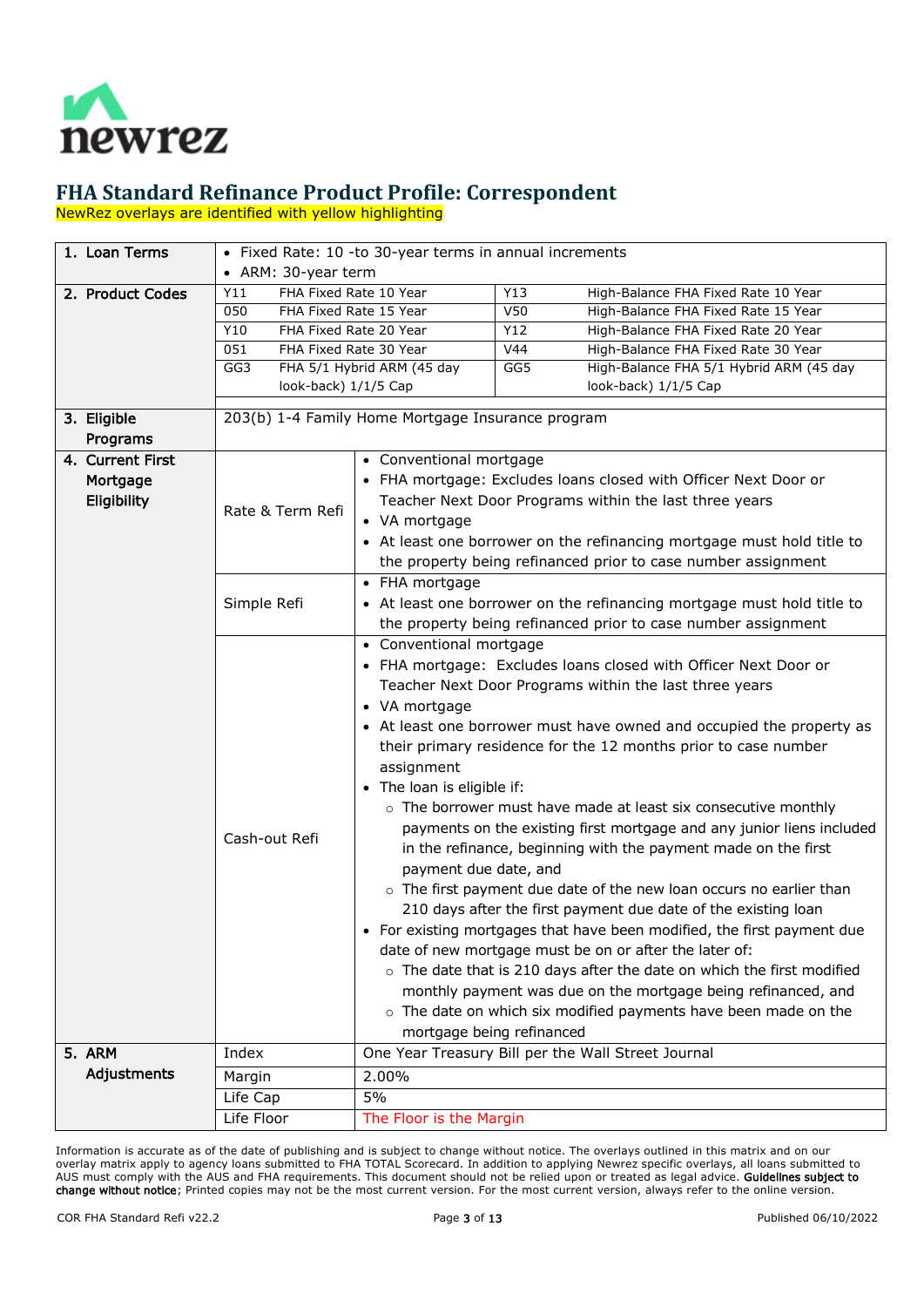

NewRez overlays are identified with yellow highlighting

<span id="page-3-8"></span><span id="page-3-7"></span><span id="page-3-6"></span><span id="page-3-5"></span><span id="page-3-4"></span><span id="page-3-3"></span><span id="page-3-2"></span><span id="page-3-1"></span><span id="page-3-0"></span>

|                         | <b>Interest Rate</b>                 | <b>Product</b>                                                           | <b>First</b>                                                                                                                     | Subsequent                                                                                                                                                                 | Lifetime         |  |
|-------------------------|--------------------------------------|--------------------------------------------------------------------------|----------------------------------------------------------------------------------------------------------------------------------|----------------------------------------------------------------------------------------------------------------------------------------------------------------------------|------------------|--|
|                         | Caps                                 | 5/1                                                                      | $1\%$                                                                                                                            | $1\%$                                                                                                                                                                      | $\overline{5\%}$ |  |
|                         | Change Date                          | 5/1                                                                      | The first Change Date is the 61 <sup>st</sup> payment due date.<br>Subsequent Change Dates are every twelve months<br>thereafter |                                                                                                                                                                            |                  |  |
|                         | Conversion<br>Option                 | Not available                                                            |                                                                                                                                  |                                                                                                                                                                            |                  |  |
| 6. Temporary<br>Buydown | Not permitted                        |                                                                          |                                                                                                                                  |                                                                                                                                                                            |                  |  |
| 7. Net Tangible         |                                      |                                                                          |                                                                                                                                  | • Delegated Clients are responsible for determining when Net Tangible Benefit must be met                                                                                  |                  |  |
| <b>Benefit</b>          | • Non-Delegated Clients              |                                                                          |                                                                                                                                  |                                                                                                                                                                            |                  |  |
|                         |                                      |                                                                          |                                                                                                                                  | o Complete the product specific worksheet for FHA Standard Refi: Generic NTB Test<br>o State Specific forms required for the following states: CO, MA, MD, ME, RI, SC, VA, |                  |  |
|                         | and WV                               |                                                                          |                                                                                                                                  |                                                                                                                                                                            |                  |  |
|                         |                                      |                                                                          | • Refer to Newrez Net Tangible Benefit (NTB) Worksheets                                                                          |                                                                                                                                                                            |                  |  |
| 8. Statutory Limits     |                                      |                                                                          |                                                                                                                                  | • Max Base Loan Amount cannot exceed current Statutory Mortgage                                                                                                            |                  |  |
|                         | Cash-out Refi                        | Limits                                                                   |                                                                                                                                  |                                                                                                                                                                            |                  |  |
|                         |                                      |                                                                          | • Total Loan Amount with financed UFMIP may exceed the maximum                                                                   |                                                                                                                                                                            |                  |  |
|                         |                                      | statutory loan amounts                                                   |                                                                                                                                  |                                                                                                                                                                            |                  |  |
|                         | Rate & Term Refi                     | • Max Base Loan Amount cannot exceed current Statutory Mortgage          |                                                                                                                                  |                                                                                                                                                                            |                  |  |
|                         | Simple Refi                          | Limits<br>• Total Loan Amount with financed UFMIP may exceed the maximum |                                                                                                                                  |                                                                                                                                                                            |                  |  |
|                         |                                      | statutory loan amounts                                                   |                                                                                                                                  |                                                                                                                                                                            |                  |  |
| 9. Loan Amount          |                                      |                                                                          |                                                                                                                                  | • Min loan amounts for the FHA High-Balance products will be based on the Base Loan                                                                                        |                  |  |
|                         |                                      |                                                                          | Amount and not the Total Loan Amount that includes financed UFMIP                                                                |                                                                                                                                                                            |                  |  |
|                         |                                      |                                                                          | • Total Loan Amount must be rounded down to the nearest \$1.00                                                                   |                                                                                                                                                                            |                  |  |
|                         |                                      |                                                                          |                                                                                                                                  | • Max Base Loan Amount is calculated as the Adjusted Value multiplied by the appropriate                                                                                   |                  |  |
|                         | LTV factor                           |                                                                          |                                                                                                                                  |                                                                                                                                                                            |                  |  |
| 10. Eligible AUS        | • Accept/Eligible                    |                                                                          |                                                                                                                                  |                                                                                                                                                                            |                  |  |
| <b>Decision</b>         | • Approve/Eligible                   |                                                                          |                                                                                                                                  |                                                                                                                                                                            |                  |  |
|                         |                                      |                                                                          |                                                                                                                                  | Note: Sponsored originations with Newrez should be reflected in AUS findings                                                                                               |                  |  |
| 11. Ineligible AUS      | • Approve/Ineligible                 |                                                                          |                                                                                                                                  |                                                                                                                                                                            |                  |  |
| <b>Decisions</b>        | • Refer with Caution                 |                                                                          |                                                                                                                                  |                                                                                                                                                                            |                  |  |
|                         | • Caution                            |                                                                          |                                                                                                                                  |                                                                                                                                                                            |                  |  |
| 12. Manual              | • All loans must be submitted to AUS |                                                                          |                                                                                                                                  |                                                                                                                                                                            |                  |  |
| <b>Underwrite</b>       | with FHA guidelines                  |                                                                          |                                                                                                                                  | • If a Refer decision or loan is manually downgraded, manually underwrite in accordance                                                                                    |                  |  |
| 13. Qualifying Rate     | Note rate                            |                                                                          |                                                                                                                                  |                                                                                                                                                                            |                  |  |
| 14. Qualifying          | Decision                             | Ratios                                                                   | <b>Compensating Factors</b>                                                                                                      |                                                                                                                                                                            |                  |  |
| Ratios                  | <b>AUS Accept</b>                    | <b>Follow AUS</b>                                                        | None                                                                                                                             |                                                                                                                                                                            |                  |  |
|                         |                                      |                                                                          |                                                                                                                                  | West Virginia: Maximum 50% DTI                                                                                                                                             |                  |  |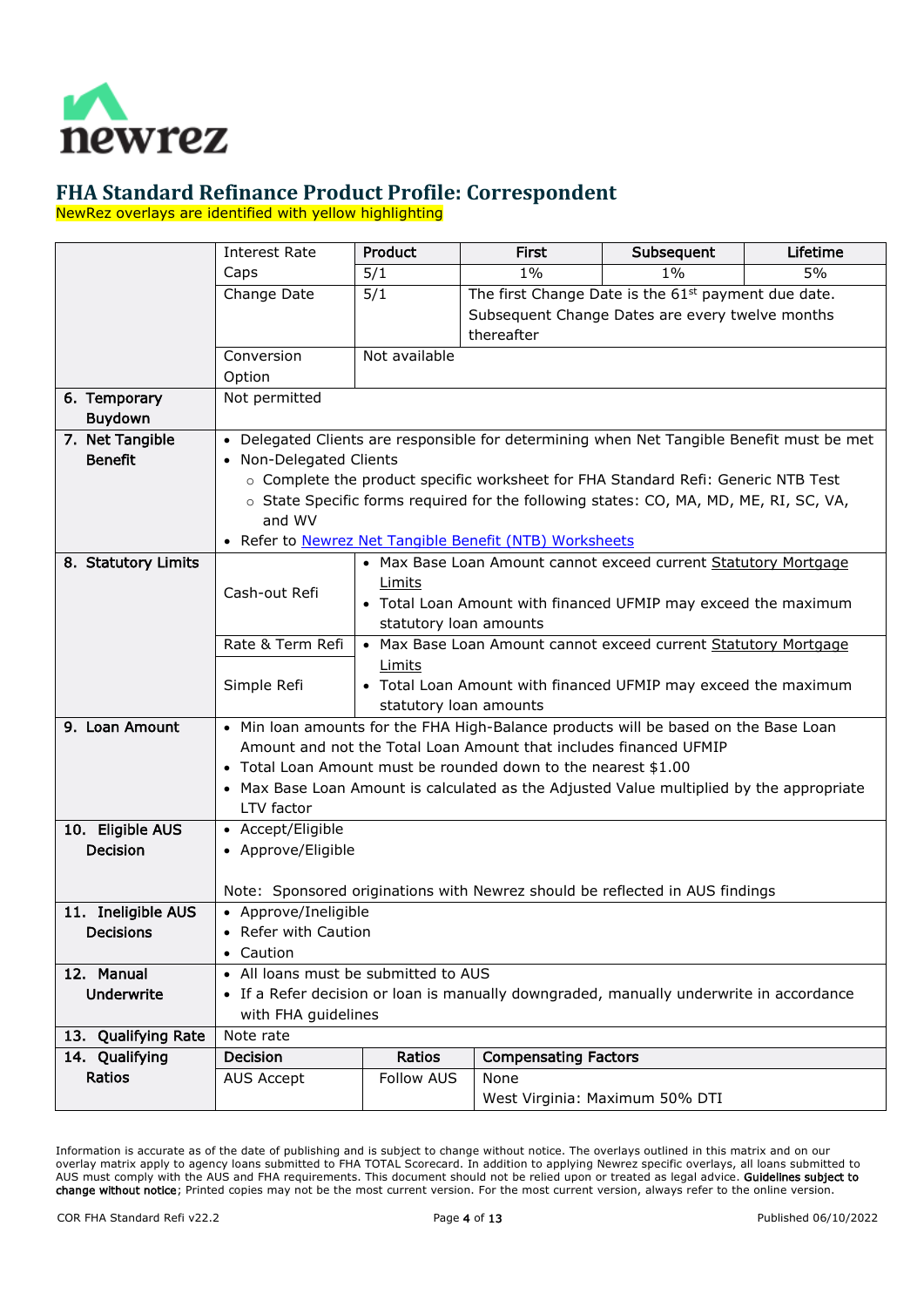

NewRez overlays are identified with yellow highlighting

<span id="page-4-1"></span><span id="page-4-0"></span>

|                  | Refer                                                                           | 31/43 | Energy Efficient Homes that exceed IECC standards                                          |  |
|------------------|---------------------------------------------------------------------------------|-------|--------------------------------------------------------------------------------------------|--|
|                  | Manual                                                                          |       | may qualify for stretch ratios 33/45                                                       |  |
|                  | Underwrite                                                                      | 37/47 | One of the following:                                                                      |  |
|                  |                                                                                 |       | • 3 months PITI for 1-2 units or 6 months PITI for 3-4                                     |  |
|                  |                                                                                 |       | units (includes standard reserve requirements)                                             |  |
|                  |                                                                                 |       | New total mortgage payment not more than \$100 or                                          |  |
|                  |                                                                                 |       | 5% higher than previous total housing payment,                                             |  |
|                  |                                                                                 |       | whichever is less, AND 1x30x12 month housing                                               |  |
|                  |                                                                                 |       | history (cash-out 0x30x12. Must have housing                                               |  |
|                  |                                                                                 |       | payment history to use as a comp factor                                                    |  |
|                  |                                                                                 |       | • Residual income per VA Table of Residual Incomes by                                      |  |
|                  |                                                                                 |       | <b>Region</b>                                                                              |  |
|                  |                                                                                 | 40/40 | The borrower has no discretionary debt based on the                                        |  |
|                  |                                                                                 |       | following:                                                                                 |  |
|                  |                                                                                 |       | • The housing payment is the only open account with                                        |  |
|                  |                                                                                 |       | an outstanding balance that is not paid off monthly                                        |  |
|                  |                                                                                 |       | • The credit report shows established credit lines in the                                  |  |
|                  |                                                                                 |       | borrower's name open for at least six months                                               |  |
|                  |                                                                                 |       | • The borrow can document that these accounts have                                         |  |
|                  |                                                                                 |       | been paid off in full monthly for at least the past six                                    |  |
|                  |                                                                                 |       | months                                                                                     |  |
|                  |                                                                                 | 40/50 | Two of the following:                                                                      |  |
|                  |                                                                                 |       | • 3 months PITI for 1-2 units or 6 months PITI for 3-4                                     |  |
|                  |                                                                                 |       | units (includes standard reserve requirements)                                             |  |
|                  |                                                                                 |       | • New total mortgage payment not more than \$100 or                                        |  |
|                  |                                                                                 |       | 5% higher than previous total housing payment,                                             |  |
|                  |                                                                                 |       | whichever is less, and 1x30x12 housing history                                             |  |
|                  |                                                                                 |       | (cash-out 0x30 in last 12 months)                                                          |  |
|                  |                                                                                 |       | • Significant additional income not considered effective                                   |  |
|                  |                                                                                 |       | income (must verify and document that the income                                           |  |
|                  |                                                                                 |       | has been received for at least one year and likely to                                      |  |
|                  |                                                                                 |       | continue AND if included as income, would reduce                                           |  |
|                  |                                                                                 |       | the qualifying ratios to not more than 37/470)                                             |  |
|                  |                                                                                 |       | Residual income per VA Table of Residual Incomes by                                        |  |
|                  |                                                                                 |       | Region                                                                                     |  |
| 15. Types of     | • Rate & Term Refinance                                                         |       |                                                                                            |  |
| Financing        | Simple Refinance<br>$\bullet$                                                   |       |                                                                                            |  |
|                  | Cash-out Refinance                                                              |       |                                                                                            |  |
| 16. Texas Owner- | Rate & Term and Simple Refi                                                     |       |                                                                                            |  |
| Occupied         |                                                                                 |       | • Owner occupied properties with a first mortgage or second lien subject to Texas Section  |  |
| Properties       | 50(a)(6) not permitted                                                          |       |                                                                                            |  |
|                  |                                                                                 |       | • A copy of the current mortgage or note is required to determine if the terms are subject |  |
|                  | to Texas Section 50(a)(6) (also known as Home Equity Deed of Trust, Home Equity |       |                                                                                            |  |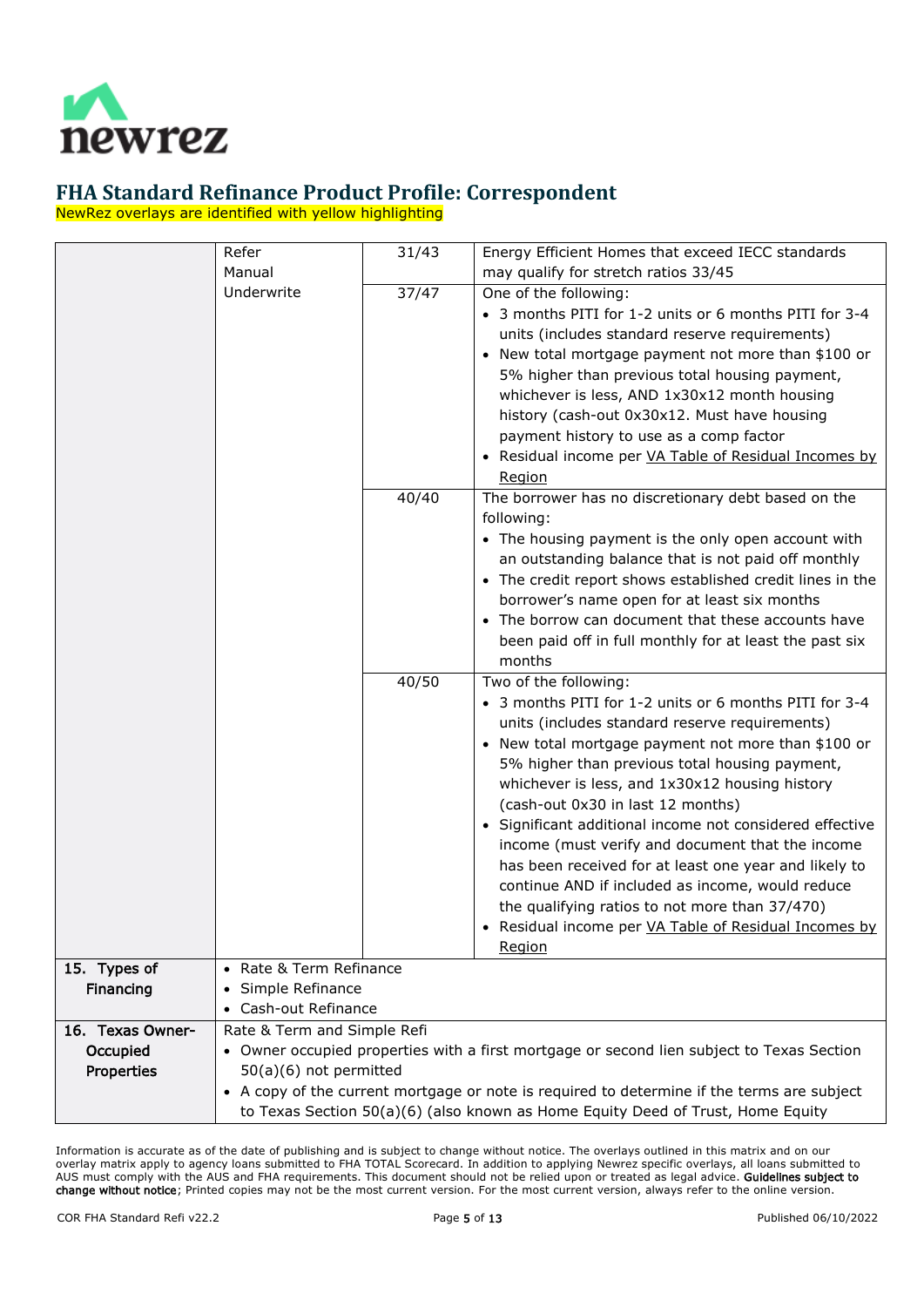

NewRez overlays are identified with yellow highlighting

<span id="page-5-2"></span><span id="page-5-1"></span><span id="page-5-0"></span>

|                       | Installment Contract or Residential Home Loan Deed of Trust) (Non-Delegated Clients                                             |                               |                           |  |  |
|-----------------------|---------------------------------------------------------------------------------------------------------------------------------|-------------------------------|---------------------------|--|--|
|                       | only)                                                                                                                           |                               |                           |  |  |
|                       | • An existing Texas Section 50(a)(6) loan (either first or second mortgage) may be                                              |                               |                           |  |  |
|                       | refinanced as a Texas non-Home Equity Section $50(f)(2)$ loan secured by a lien against                                         |                               |                           |  |  |
|                       | the homestead subject to the following:                                                                                         |                               |                           |  |  |
|                       | o Max 80% LTV/CLTV                                                                                                              |                               |                           |  |  |
|                       |                                                                                                                                 |                               |                           |  |  |
|                       | $\circ$ 12-month seasoning for any Texas Section 50(a)(6) loan (first or second)                                                |                               |                           |  |  |
|                       | o Cash back not permitted                                                                                                       |                               |                           |  |  |
|                       | $\circ$ No additional funds may be included in the loan amount (except closing costs and                                        |                               |                           |  |  |
|                       | prepaids)                                                                                                                       |                               |                           |  |  |
|                       | o No new subordinate financing                                                                                                  |                               |                           |  |  |
|                       | o An Interior and Exterior Appraisal Report is required                                                                         |                               |                           |  |  |
|                       | o Lender must provide the Notice of Refinance of a Texas Home Equity Loan Pursuant to                                           |                               |                           |  |  |
|                       | Subsection (f)(2) no later than the third business day after the loan application date                                          |                               |                           |  |  |
|                       | and at least 12 days prior to closing                                                                                           |                               |                           |  |  |
|                       |                                                                                                                                 | Texas 50 (f)(2) Determination |                           |  |  |
|                       | New loan amount pays off existing lien and                                                                                      | Existing lien is non-         | Existing lien is          |  |  |
|                       |                                                                                                                                 | $50(a)(6)$ , the new lien     | $50(a)(6)$ , the new lien |  |  |
|                       |                                                                                                                                 | is                            | is                        |  |  |
|                       | Provides even \$1 cash to borrower                                                                                              | Texas 50 $(a)(6)$             | Texas 50 $(a)(6)$         |  |  |
|                       | Pays off/down existing 50(a)(6) lien with no cash                                                                               | Texas $50$ (a)(6)             | Texas $50(f)(2)$          |  |  |
|                       | to borrower                                                                                                                     |                               |                           |  |  |
|                       | Pays off/down existing 50(a)(6) lien with cash to<br>Texas $50$ (a)(6)                                                          |                               | Texas $50$ (a)(6)         |  |  |
|                       | borrower                                                                                                                        |                               |                           |  |  |
|                       | New lien is < existing UPB (no new funds)<br>Non-Texas 50 $(a)(6)$<br>Texas $50(f)(2)$                                          |                               |                           |  |  |
|                       | Funds, prepaids and/or closing costs<br>Non-Texas 50 $(a)(6)$<br>Texas $50(f)(2)$                                               |                               |                           |  |  |
|                       | Pays off/down purchase money second                                                                                             | Non-Texas 50 $(a)(6)$         | Texas $50(f)(2)$          |  |  |
|                       | Pays off/down existing Secured Home                                                                                             | Non-Texas 50 $(a)(6)$         | Texas $50(f)(2)$          |  |  |
|                       | Improvement loan (mechanic's lien)                                                                                              |                               |                           |  |  |
|                       | Provides funds to satisfy a court-ordered divorce                                                                               | Non-Texas 50 $(a)(6)$         | Texas $50$ (a)(6)         |  |  |
|                       | equity buyout (owelty lien)<br>Borrower may elect to have loan remain a Texas 50(a)(6). Refer to Texas 50(a)(6) product profile |                               |                           |  |  |
| 17. Subordinate       |                                                                                                                                 |                               |                           |  |  |
|                       | Permitted                                                                                                                       |                               |                           |  |  |
| Financing             |                                                                                                                                 |                               |                           |  |  |
| 18. Occupancy         | Primary residence                                                                                                               |                               |                           |  |  |
| 19. Eligible          | 1-4 units                                                                                                                       |                               |                           |  |  |
| <b>Property Types</b> | Condos                                                                                                                          |                               |                           |  |  |
|                       | o Must be unexpired on FHA's approved list                                                                                      |                               |                           |  |  |
|                       | o Site condos do not require project approval                                                                                   |                               |                           |  |  |
|                       | o Newrez will not issue a DELRAP approval                                                                                       |                               |                           |  |  |
|                       | • Leasehold estates                                                                                                             |                               |                           |  |  |
|                       | Manufactured housing                                                                                                            |                               |                           |  |  |
|                       | • Modular homes                                                                                                                 |                               |                           |  |  |
|                       | $\bullet$ PUDs                                                                                                                  |                               |                           |  |  |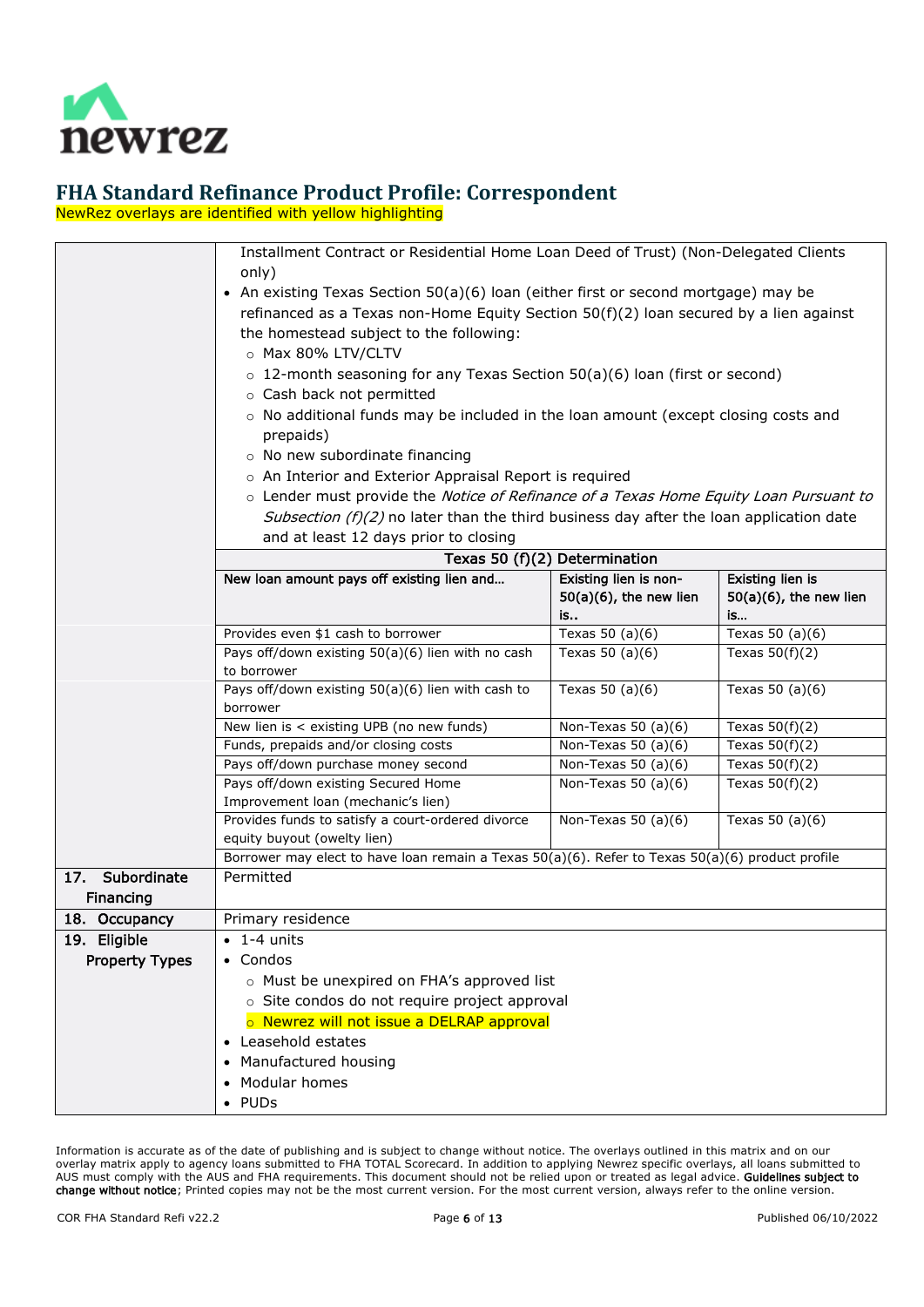

NewRez overlays are identified with yellow highlighting

<span id="page-6-5"></span><span id="page-6-4"></span><span id="page-6-3"></span><span id="page-6-2"></span><span id="page-6-1"></span><span id="page-6-0"></span>

| 20. Ineligible         | • Condotels                                                       |                                                                                         |                   |                                   |                                    |
|------------------------|-------------------------------------------------------------------|-----------------------------------------------------------------------------------------|-------------------|-----------------------------------|------------------------------------|
| <b>Property Types</b>  | $\bullet$ Co-ops                                                  |                                                                                         |                   |                                   |                                    |
|                        | • Non-warrantable condos                                          |                                                                                         |                   |                                   |                                    |
| 21. Ineligible         | Ineligible for Newrez Underwriting                                |                                                                                         |                   |                                   |                                    |
| <b>States</b>          | • Alaska                                                          |                                                                                         |                   |                                   |                                    |
|                        | • New York                                                        |                                                                                         |                   |                                   |                                    |
| 22. Eligible           | • U.S. citizens                                                   |                                                                                         |                   |                                   |                                    |
| <b>Borrowers</b>       | Permanent resident alien<br>$\bullet$                             |                                                                                         |                   |                                   |                                    |
|                        | Non-permanent resident alien<br>$\bullet$                         |                                                                                         |                   |                                   |                                    |
|                        |                                                                   | • Inter vivos revocable trust: Trust must be reviewed by Newrez legal for Non-Delegated |                   |                                   |                                    |
|                        | Clients                                                           |                                                                                         |                   |                                   |                                    |
| 23. Co-Borrower        |                                                                   | Adding a Co-Borrower                                                                    |                   |                                   | Removing a Co-Borrower             |
| and Non-               | Cash-out Refi                                                     | • Co-borrower, co-signer or non-                                                        |                   |                                   | At least one borrower must have    |
| <b>Occupant Co-</b>    |                                                                   | occupant co-borrower may be                                                             |                   |                                   | owned and occupied the property    |
| <b>Borrowers</b>       |                                                                   | added                                                                                   |                   |                                   | as their primary residence for the |
|                        |                                                                   | Non-occupant co-borrower/co-                                                            |                   |                                   | 12 months prior to case number     |
|                        |                                                                   | signer income may not be used                                                           |                   | assignment                        |                                    |
|                        |                                                                   | to qualify (even if they were on                                                        |                   |                                   |                                    |
|                        |                                                                   | the original note and income                                                            |                   |                                   |                                    |
|                        |                                                                   | used at time of previous                                                                |                   |                                   |                                    |
|                        |                                                                   | transaction)                                                                            |                   |                                   |                                    |
|                        |                                                                   | Must be either a US citizen or                                                          |                   |                                   |                                    |
|                        |                                                                   | have a primary residence in the                                                         |                   |                                   |                                    |
|                        |                                                                   | US                                                                                      |                   |                                   |                                    |
|                        | Rate & Term Refi                                                  | • Co-borrower, co-signer or non-                                                        |                   |                                   | At least one borrower on the       |
|                        | Simple Refi                                                       | occupant co-borrower may be                                                             |                   | existing mortgage must hold title |                                    |
|                        |                                                                   | added                                                                                   |                   | to the property being refinanced  |                                    |
|                        |                                                                   | Must be either a US citizen or                                                          |                   |                                   | prior to case number assignment    |
|                        |                                                                   | have a primary residence in the                                                         |                   |                                   |                                    |
|                        |                                                                   | US                                                                                      |                   |                                   |                                    |
| 24. Credit             |                                                                   | All borrowers must have a credit score; non-traditional credit not permitted            |                   |                                   |                                    |
|                        |                                                                   |                                                                                         |                   |                                   |                                    |
| 25. Housing            |                                                                   | • Applies to all mortgages on all financed properties regardless of lien position       |                   |                                   |                                    |
| <b>Payment History</b> |                                                                   | • Borrower must have made the payments for all mortgages secured by the subject         |                   |                                   |                                    |
|                        | property for the month prior to mortgage disbursement             |                                                                                         |                   |                                   |                                    |
|                        | Rate & Term Refi Simple Refi                                      |                                                                                         |                   |                                   |                                    |
|                        | <b>Refer and Manual Underwrite</b><br><b>Total Accept</b>         |                                                                                         |                   |                                   |                                    |
|                        | <b>Housing Payment</b><br>Housing and<br><b>Revolving Payment</b> |                                                                                         |                   |                                   |                                    |
|                        |                                                                   | <b>Installment Payment</b>                                                              |                   |                                   |                                    |
|                        | <b>Follow AUS</b>                                                 |                                                                                         | $\bullet$ 0x30x12 |                                   | $\bullet$ 2x60x12 or               |
|                        |                                                                   | • If mortgage on subject property is not                                                |                   | • 2x30 in months 13-              | $-0x90x12$                         |
|                        |                                                                   | reported on borrower's credit report                                                    | 24                |                                   |                                    |
|                        |                                                                   | (undisclosed mortgage debt) or is not in                                                |                   |                                   |                                    |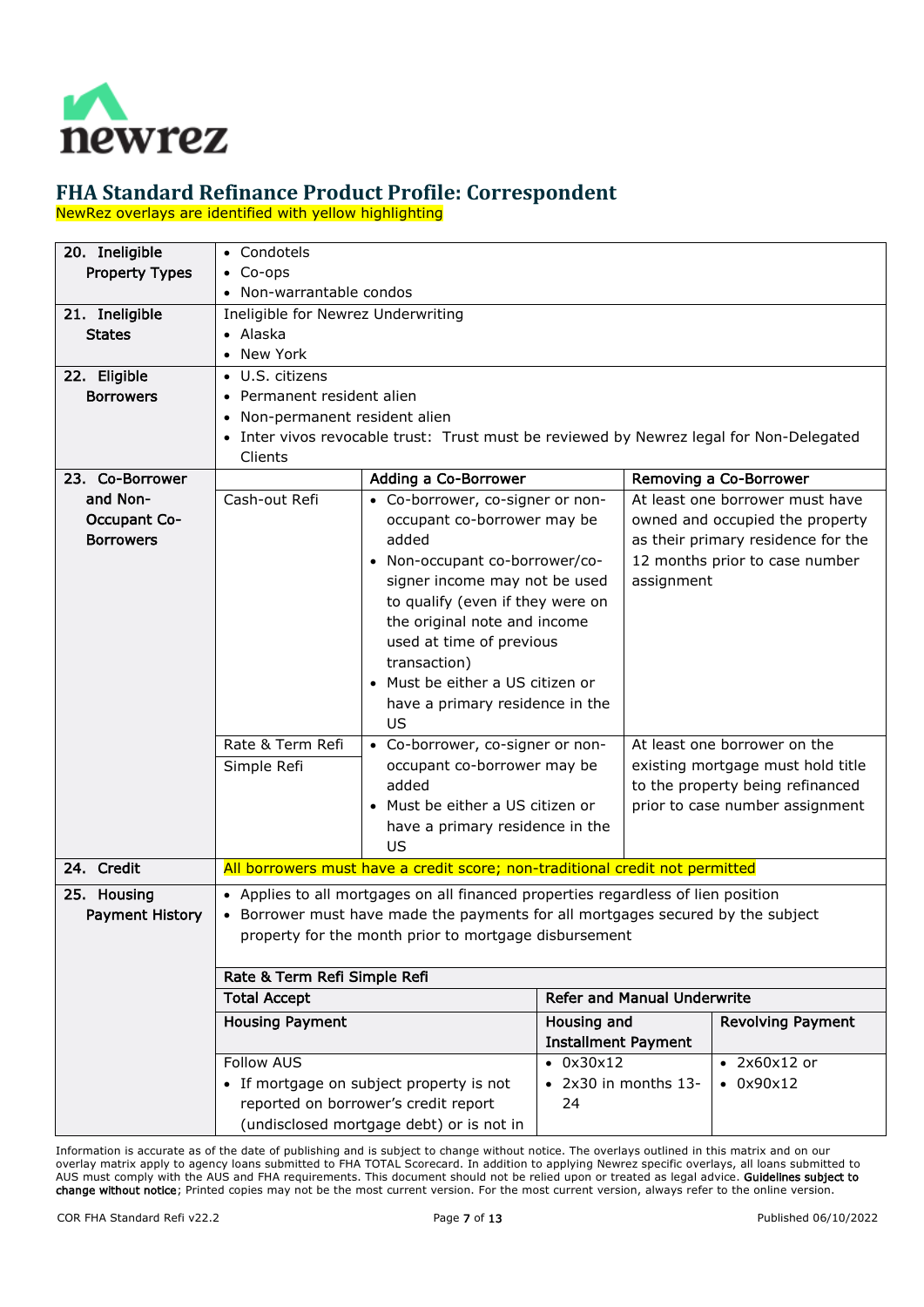

NewRez overlays are identified with yellow highlighting

| borrower's name, provide evidence of                                                                        |  |  |  |  |  |
|-------------------------------------------------------------------------------------------------------------|--|--|--|--|--|
| the following to maintain AUS Accept                                                                        |  |  |  |  |  |
| $\circ$ 0x30x12 and                                                                                         |  |  |  |  |  |
| $\circ$ 2x30 in months 13-24                                                                                |  |  |  |  |  |
| • A manual downgrade is required due to                                                                     |  |  |  |  |  |
| any of the following:                                                                                       |  |  |  |  |  |
| o Any mortgage trade line on the credit                                                                     |  |  |  |  |  |
| report reflect any of the following:                                                                        |  |  |  |  |  |
| $\bullet$ 3x30 or                                                                                           |  |  |  |  |  |
| $\bullet$ 1x60 plus 1x30 or                                                                                 |  |  |  |  |  |
| $\cdot$ 1x90                                                                                                |  |  |  |  |  |
| • Fewer than three consecutive                                                                              |  |  |  |  |  |
| payments since completion of a                                                                              |  |  |  |  |  |
| forbearance plan                                                                                            |  |  |  |  |  |
| o Undisclosed mortgage debt during                                                                          |  |  |  |  |  |
| the number of months since case                                                                             |  |  |  |  |  |
| number assignment date reflect any                                                                          |  |  |  |  |  |
| of the following:                                                                                           |  |  |  |  |  |
| • A current delinquency                                                                                     |  |  |  |  |  |
| $\bullet$ 1x30 in months 1-12                                                                               |  |  |  |  |  |
| • More than 2x30 in months 13-24                                                                            |  |  |  |  |  |
| Forbearance                                                                                                 |  |  |  |  |  |
| • A borrower granted forbearance and continued to make all mortgage payments will be                        |  |  |  |  |  |
| considered on time provided the borrower exits forbearance prior to closing                                 |  |  |  |  |  |
|                                                                                                             |  |  |  |  |  |
| • For a borrower who was granted a forbearance plan, the borrower must have                                 |  |  |  |  |  |
| o Exited the forbearance plan on the subject property, and                                                  |  |  |  |  |  |
| $\circ$ Made at least three consecutive mortgage payments within the month due since<br>exiting forbearance |  |  |  |  |  |
|                                                                                                             |  |  |  |  |  |
| • For a modified mortgage, the payment history since modification must be used in                           |  |  |  |  |  |
| determining payment history. The borrower must have made at least six payments under                        |  |  |  |  |  |
| the modification agreement                                                                                  |  |  |  |  |  |
| Cash-out Refi                                                                                               |  |  |  |  |  |

Information is accurate as of the date of publishing and is subject to change without notice. The overlays outlined in this matrix and on our overlay matrix apply to agency loans submitted to FHA TOTAL Scorecard. In addition to applying Newrez specific overlays, all loans submitted to AUS must comply with the AUS and FHA requirements. This document should not be relied upon or treated as legal advice. Guidelines subject to change without notice; Printed copies may not be the most current version. For the most current version, always refer to the online version.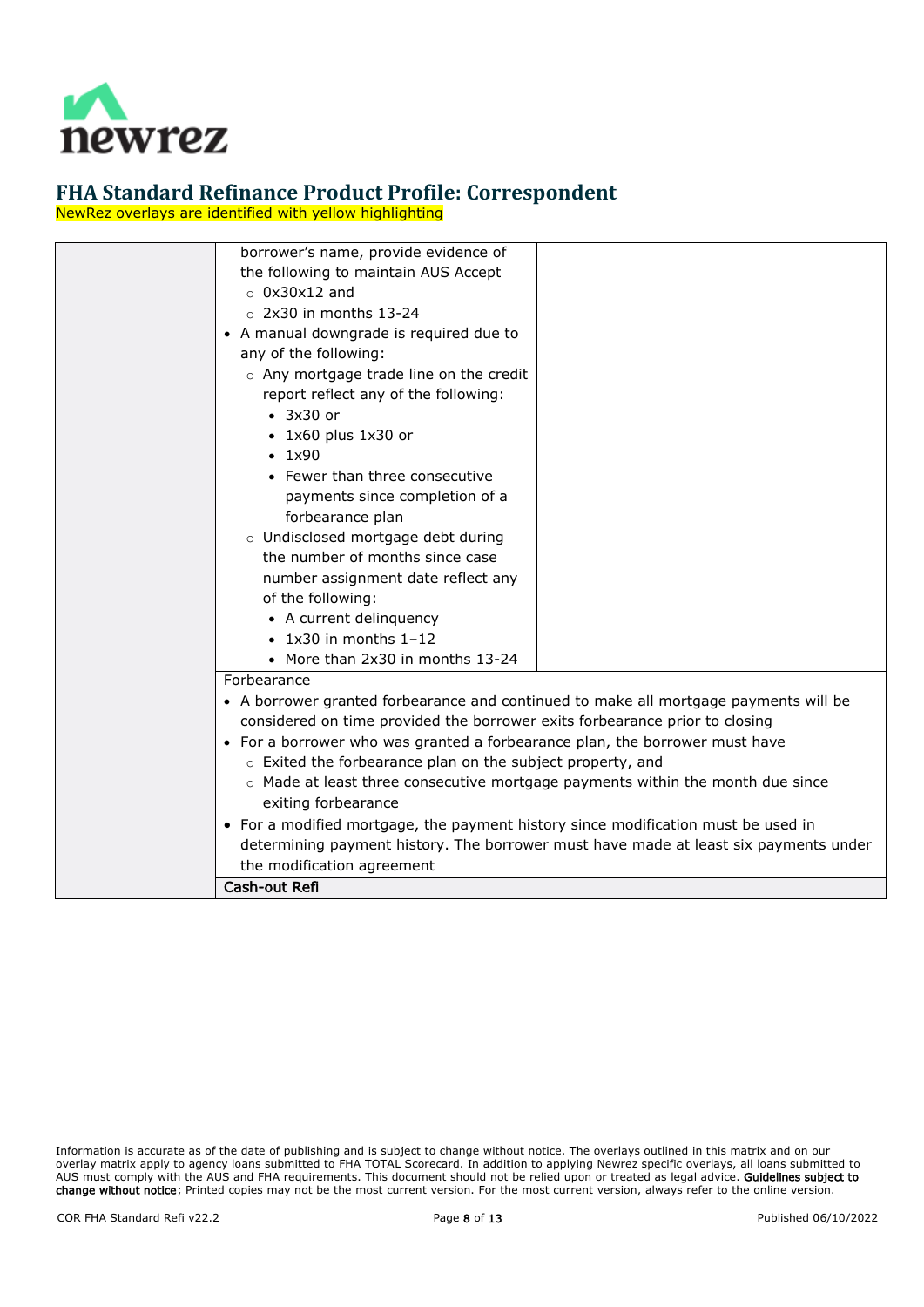

NewRez overlays are identified with yellow highlighting

<span id="page-8-2"></span><span id="page-8-1"></span><span id="page-8-0"></span>

|                        |                                                                                               | • Subject property must have been owned and occupied as primary residence for 12            |                                    |  |  |  |
|------------------------|-----------------------------------------------------------------------------------------------|---------------------------------------------------------------------------------------------|------------------------------------|--|--|--|
|                        |                                                                                               | months prior to the date of case number assignment.                                         |                                    |  |  |  |
|                        | report                                                                                        | • 0x30x12 prior to case number assignment date for any mortgage trade line on the credit    |                                    |  |  |  |
|                        |                                                                                               | • Properties with mortgages must have a minimum of six months of mortgage payments          |                                    |  |  |  |
|                        | • The borrower must have made at least six consecutive payments on the existing               |                                                                                             |                                    |  |  |  |
|                        |                                                                                               | mortgage(s) included in the refinance                                                       |                                    |  |  |  |
|                        |                                                                                               | • If the mortgage on subject property is not reported on the borrower's credit report or is |                                    |  |  |  |
|                        |                                                                                               | not in borrower's name, verification of mortgage (VOM, cancelled checks, bank               |                                    |  |  |  |
|                        |                                                                                               | statements, etc.) is required to evidence all payments made in last 12 months have been     |                                    |  |  |  |
|                        | made by borrower                                                                              |                                                                                             |                                    |  |  |  |
|                        |                                                                                               | • A manual downgrade is required due to undisclosed mortgage debt during the number of      |                                    |  |  |  |
|                        |                                                                                               | months since case number assignment date reflects 1x30x12 or more than 2x30 in              |                                    |  |  |  |
|                        | months 13-24.                                                                                 |                                                                                             |                                    |  |  |  |
|                        | • Refer and Manual Underwrite                                                                 |                                                                                             |                                    |  |  |  |
|                        |                                                                                               | o Housing and Installment Payment History                                                   |                                    |  |  |  |
|                        | $-0x30x12$                                                                                    |                                                                                             |                                    |  |  |  |
|                        | $\bullet$ 2x30 in months 13-24                                                                |                                                                                             |                                    |  |  |  |
|                        | o Revolving<br>2x60x12 or 0x90x12                                                             |                                                                                             |                                    |  |  |  |
|                        | Forbearance                                                                                   |                                                                                             |                                    |  |  |  |
|                        |                                                                                               | • A borrower granted forbearance and continued to make all mortgage payments will be        |                                    |  |  |  |
|                        |                                                                                               | considered on time provided the borrower exits forbearance prior to closing                 |                                    |  |  |  |
|                        |                                                                                               | • For a borrower who was granted a forbearance plan, the borrower must have                 |                                    |  |  |  |
|                        |                                                                                               | o Exited the forbearance plan on the subject property, and                                  |                                    |  |  |  |
|                        |                                                                                               | o Made at least 12 consecutive mortgage payments within the month due since exiting         |                                    |  |  |  |
|                        | forbearance                                                                                   |                                                                                             |                                    |  |  |  |
|                        |                                                                                               | • For a modified mortgage, the payment history since modification must be used in           |                                    |  |  |  |
|                        |                                                                                               | determining payment history. The borrower must have made at least six payments under        |                                    |  |  |  |
|                        | the modification agreement                                                                    |                                                                                             |                                    |  |  |  |
| 26. Reserves           |                                                                                               | <b>TOTAL Approve/Accept</b>                                                                 | <b>Refer and Manual Underwrite</b> |  |  |  |
|                        | 1-2 units                                                                                     | None                                                                                        | 1 month PITI                       |  |  |  |
|                        | 3-4 units                                                                                     | 3 months PITI                                                                               | 3 months PITI                      |  |  |  |
| 27. IRS Form<br>4506-C |                                                                                               | • Prior to Underwriting (NewRez underwritten loans)                                         |                                    |  |  |  |
|                        | ○ Signed 4506-C for each borrower whose income must be documented with tax returns            |                                                                                             |                                    |  |  |  |
|                        | and used for qualification (self-employment, rental income, etc.)<br>• At Closing (all loans) |                                                                                             |                                    |  |  |  |
|                        | ○ 4506-C for each borrower whose income is used to qualify (regardless of income type)        |                                                                                             |                                    |  |  |  |
|                        | must be signed at closing                                                                     |                                                                                             |                                    |  |  |  |
|                        |                                                                                               | $\circ$ 4506-C for the business tax return transcript(s) must be signed at closing when the |                                    |  |  |  |
|                        |                                                                                               | business returns are used for qualification                                                 |                                    |  |  |  |
| 28. Tax Transcripts    |                                                                                               | For loans underwritten by NewRez W-2, or tax transcripts, as applicable, must be obtained   |                                    |  |  |  |
|                        | when:                                                                                         |                                                                                             |                                    |  |  |  |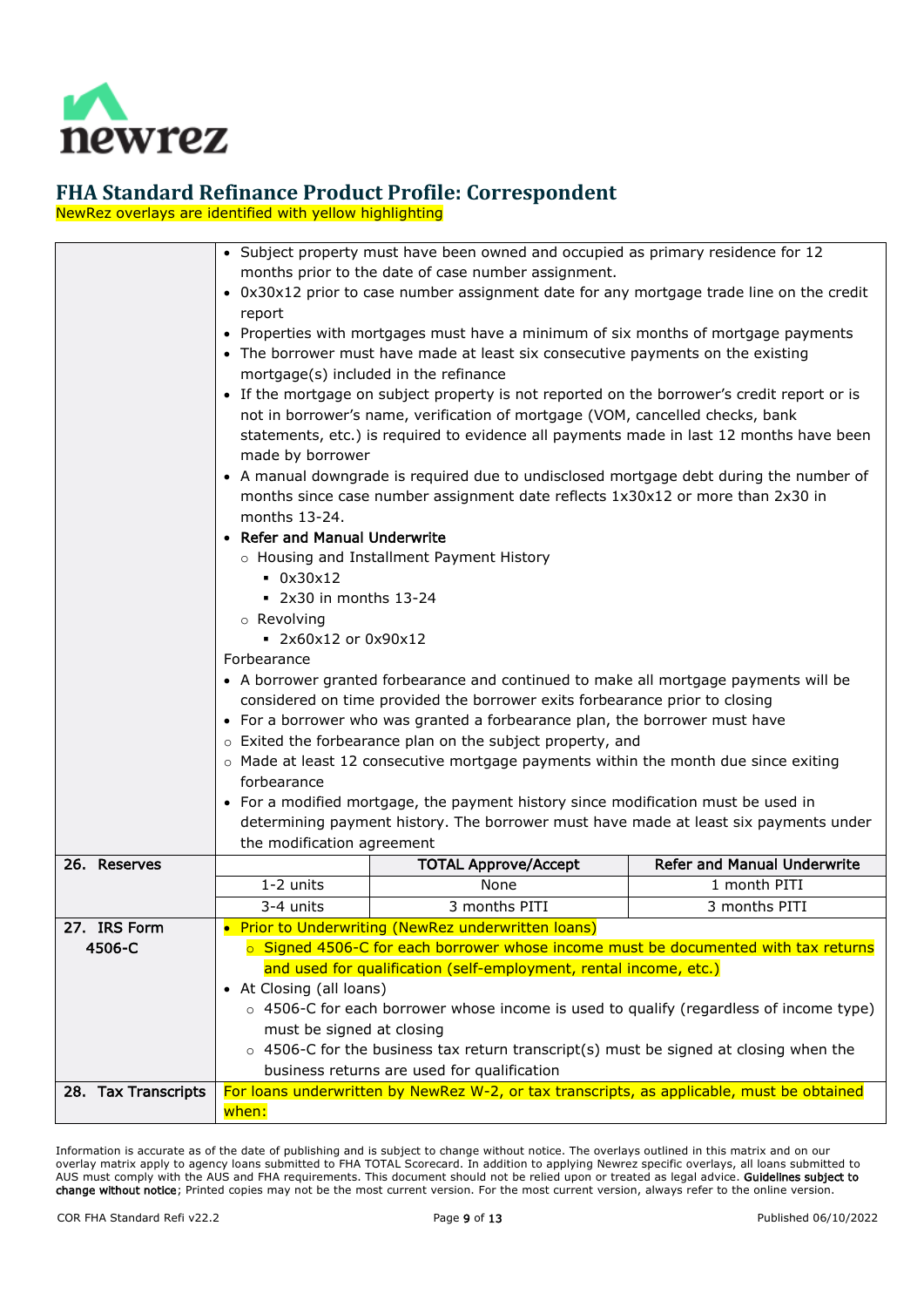

NewRez overlays are identified with yellow highlighting

<span id="page-9-7"></span><span id="page-9-6"></span><span id="page-9-5"></span><span id="page-9-4"></span><span id="page-9-3"></span><span id="page-9-2"></span><span id="page-9-1"></span><span id="page-9-0"></span>

|                  | • Handwritten paystubs are used as verification of income                                 |
|------------------|-------------------------------------------------------------------------------------------|
|                  | • There is a non-arm's length transaction                                                 |
|                  | • At the underwriter's discretion                                                         |
| 29. Number of    | Borrower may own no more than one FHA-insured primary residence                           |
| Financed         |                                                                                           |
| Properties       |                                                                                           |
| 30. Appraisals   | A new appraisal completed by an appraiser on the FHA Appraiser Roster                     |
| 31. Power of     | Permitted. See the Operations Guide                                                       |
| Attorney         |                                                                                           |
| 32. Principal    | The amount of the curtailment cannot exceed \$500 unless due to an excess Premium Pricing |
| Curtailment      | Credit                                                                                    |
| 33. Escrow       | Not permitted                                                                             |
| Waivers          |                                                                                           |
| 34. Mortgage     | Required for all loans                                                                    |
| <b>Insurance</b> |                                                                                           |
| Premium          |                                                                                           |
| 35. Resources    | Access Mortgagee Letters, National HOC Reference Guide, HOC Letters, Handbooks            |
|                  | • HOC National Reference Guide                                                            |
|                  | • FHA Maximum County Limits                                                               |
|                  | <b>FHA Connection</b>                                                                     |
|                  | HUD Forms, Handbook & Mortgagee Letters                                                   |
| 36. Ineligible   | • 203(k) Rehabilitation Mortgage                                                          |
| Programs         | • Good Neighbor Next Door                                                                 |
|                  | • Graduated Payment Mortgage (GPM)                                                        |
|                  | • Growing Equity Mortgage (GEM)                                                           |
|                  | Hope for Homeowners                                                                       |
|                  | • HFA Programs                                                                            |
|                  | • HUD REO Program                                                                         |
|                  | • Indian Reservations (Section 184)                                                       |
|                  |                                                                                           |
|                  | In addition to the above, the following are ineligible for Non-Delegated Clients          |
|                  | • Energy Efficient Mortgages (EEM)                                                        |
|                  | • Single-Close transactions                                                               |
|                  | • Solar and Wind Technologies                                                             |
|                  | • Weatherization                                                                          |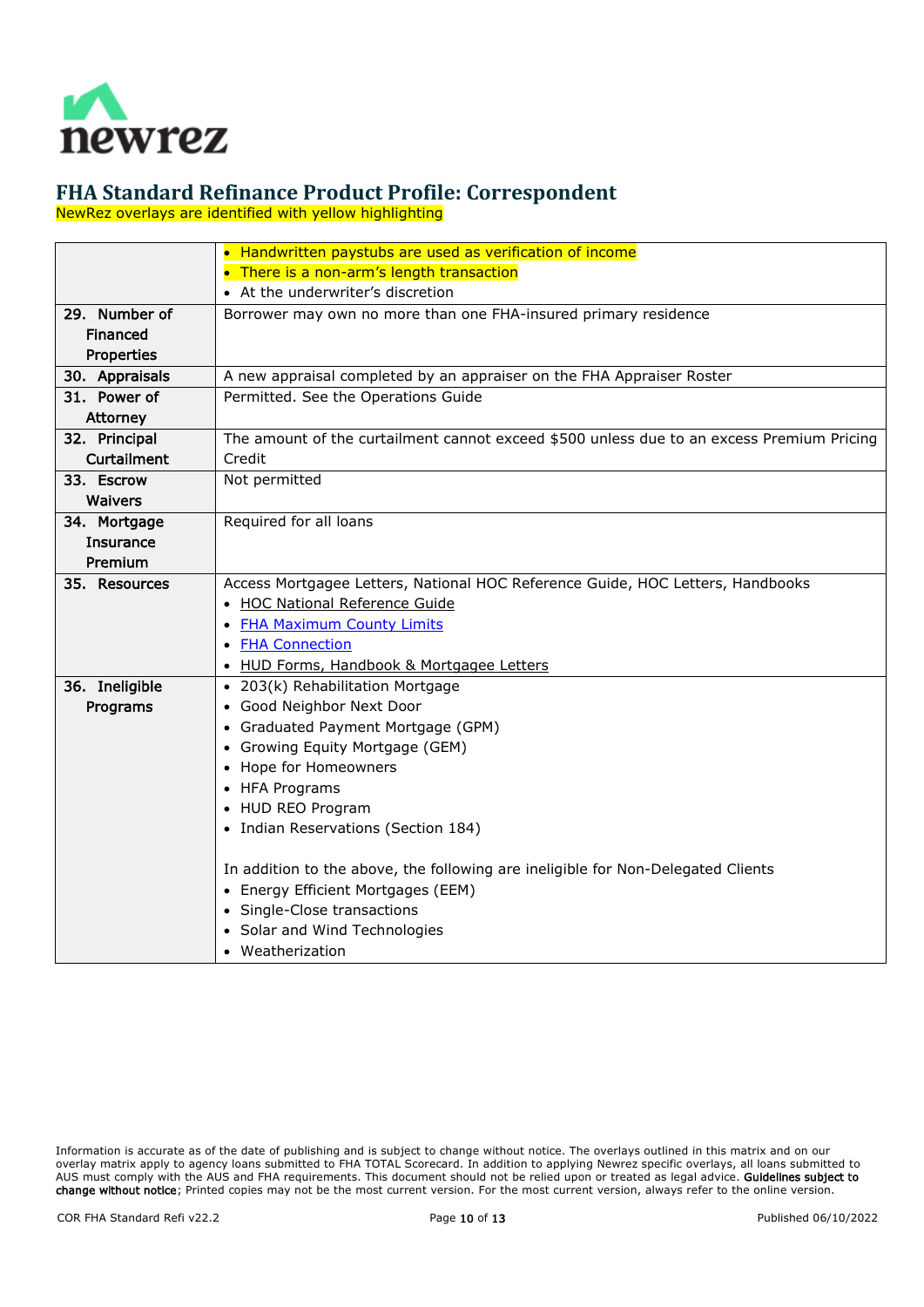

NewRez overlays are identified with yellow highlighting

<span id="page-10-0"></span>

| 37. Mortgage Insurance Premiums |              |                                                                                  |              |                              |
|---------------------------------|--------------|----------------------------------------------------------------------------------|--------------|------------------------------|
|                                 |              | Case Numbers Assigned on or After January 26, 2015                               |              |                              |
| <b>LTV</b>                      |              | Base Loan Amount <= \$625,500                                                    |              | Base Loan Amount > \$625,500 |
| Loan Term                       | <b>UFMIP</b> | <b>Monthly</b>                                                                   | <b>UFMIP</b> | <b>Monthly</b>               |
| >95% LTV                        | 1.75%        | 85 bps                                                                           | 1.75%        | $105$ bps                    |
| $>15$ years                     |              |                                                                                  |              |                              |
| $\epsilon$ =95% LTV             | 1.75%        | 80 bps                                                                           | 1.75%        | $100$ bps                    |
| $>15$ years                     |              |                                                                                  |              |                              |
| > 90% LTV                       | 1.75%        | 70 bps                                                                           | 1.75%        | 95 bps                       |
| $\epsilon$ =15 years            |              |                                                                                  |              |                              |
| $> 78\%$ & $\lt$ =90%           |              |                                                                                  |              |                              |
| <b>LTV</b>                      | 1.75%        | 45 bps                                                                           | 1.75%        | 70 bps                       |
| $\epsilon$ =15 years            |              |                                                                                  |              |                              |
| $\epsilon$ =78% LTV             | 1.75%        | 45 bps                                                                           | 1.75%        | 45 bps                       |
| $\epsilon$ =15 years            |              |                                                                                  |              |                              |
|                                 |              | Duration of Annual MIP based upon amortization term and LTV ratio at origination |              |                              |

• LTV  $<=$  90% 11 years

• LTV > 90% loan term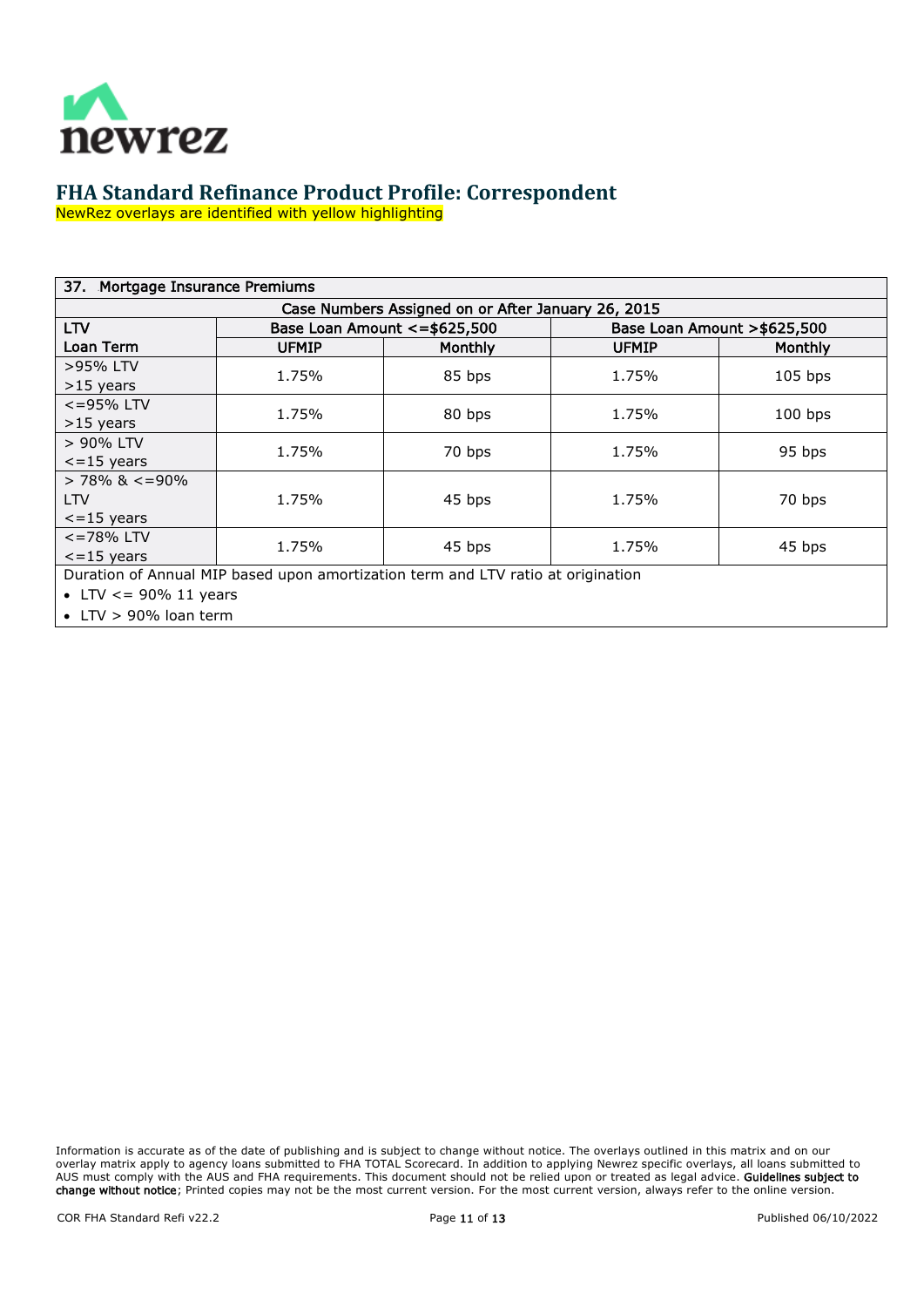

NewRez overlays are identified with yellow highlighting

<span id="page-11-0"></span>

| 38. Version History         |                                                                     |                  |  |  |
|-----------------------------|---------------------------------------------------------------------|------------------|--|--|
| <b>Section</b>              | Update                                                              | Date             |  |  |
| Ineligible States           | Permit HI for all Clients                                           | January 15, 2021 |  |  |
| Ineligible Property Types   | Manufactured housing not eligible in HI                             |                  |  |  |
| <b>Eligibility Matrices</b> | Maximum eligible DTI is revised to AUS Determination                | January 25, 2021 |  |  |
| <b>Eligibility Matrices</b> | <b>Added Manual Underwrite</b>                                      | March 30, 2021   |  |  |
| Manual Underwrite           |                                                                     |                  |  |  |
| Qualifying Ratios           |                                                                     |                  |  |  |
| Reserves                    |                                                                     |                  |  |  |
| Loan Terms                  | • Fixed Rate: 10- to 30-year terms in annual increments             | April 15,2021    |  |  |
|                             | • Removed Custom Loan Term information                              |                  |  |  |
| Housing Payment History     | Added Owner Occupancy seasoning requirement                         | June 22, 2021    |  |  |
| Ineligible Property Types   | Add Non-warrantable condos as ineligible                            | August 13, 2021  |  |  |
| Current First Mortgage      | Added to Cash-out Refi                                              | September 1,     |  |  |
| Eligibility                 | • For existing mortgages that have been modified, the first         | 2021             |  |  |
|                             | payment due date of new mortgage must be on or after the later      |                  |  |  |
|                             | of:                                                                 |                  |  |  |
|                             | $\circ$ The date that is 210 days after the date on which the first |                  |  |  |
|                             | modified monthly payment was due on the mortgage being              |                  |  |  |
|                             | refinanced, and                                                     |                  |  |  |
|                             | o The date on which six modified payments have been made on         |                  |  |  |
|                             | the mortgage being refinanced                                       |                  |  |  |
| <b>Ineligible States</b>    | New York is ineligible for Newrez Underwriting                      | November 12,     |  |  |
|                             |                                                                     | 2021             |  |  |
| <b>Eligibility Matrix</b>   | Update Credit Score on eligibility matrix                           | December         |  |  |
|                             |                                                                     | 17,2021          |  |  |
| <b>Texas Owner Occupied</b> | A copy of the current mortgage or note is required to determine     | December 17,     |  |  |
| Properties                  | if the terms are subject to Texas Section $50(a)(6)$ (also known as | 2021             |  |  |
|                             | Home Equity Deed of Trust, Home Equity Installment Contract or      |                  |  |  |
|                             | Residential Home Loan Deed of Trust) (Non-Delegated Clients         |                  |  |  |
|                             | only)                                                               |                  |  |  |
| Texas Owner Occupied        | Added                                                               | December 17,     |  |  |
| Properties                  | • Lender must provide the Notice of Refinance of a Texas Home       | 2021             |  |  |
|                             | Equity Loan Pursuant to Subsection (f)(2) no later than the         |                  |  |  |
|                             | third business day after the loan application date and at least     |                  |  |  |
|                             | 12 days prior to closing                                            |                  |  |  |
| <b>Tax Transcripts</b>      | Removed transcripts for self-employment income, rental income,      | December 17,     |  |  |
|                             | dividend/interest                                                   | 2021             |  |  |
| <b>Texas Owner Occupied</b> | Added Texas 50(f)(2) -An Interior and Exterior Appraisal Report     | December 22,     |  |  |
| Properties                  | is required                                                         | 2021             |  |  |
| <b>Eligibility Matrix</b>   | Manufactured Home Credit Score 580, DTI AUS, Manufactured           | June 06, 2022    |  |  |
|                             | Home MU Credit Score 600, DTI 50%, Merged Grid                      |                  |  |  |
| Loan Terms                  | Arms permitted for manufactured homes                               |                  |  |  |